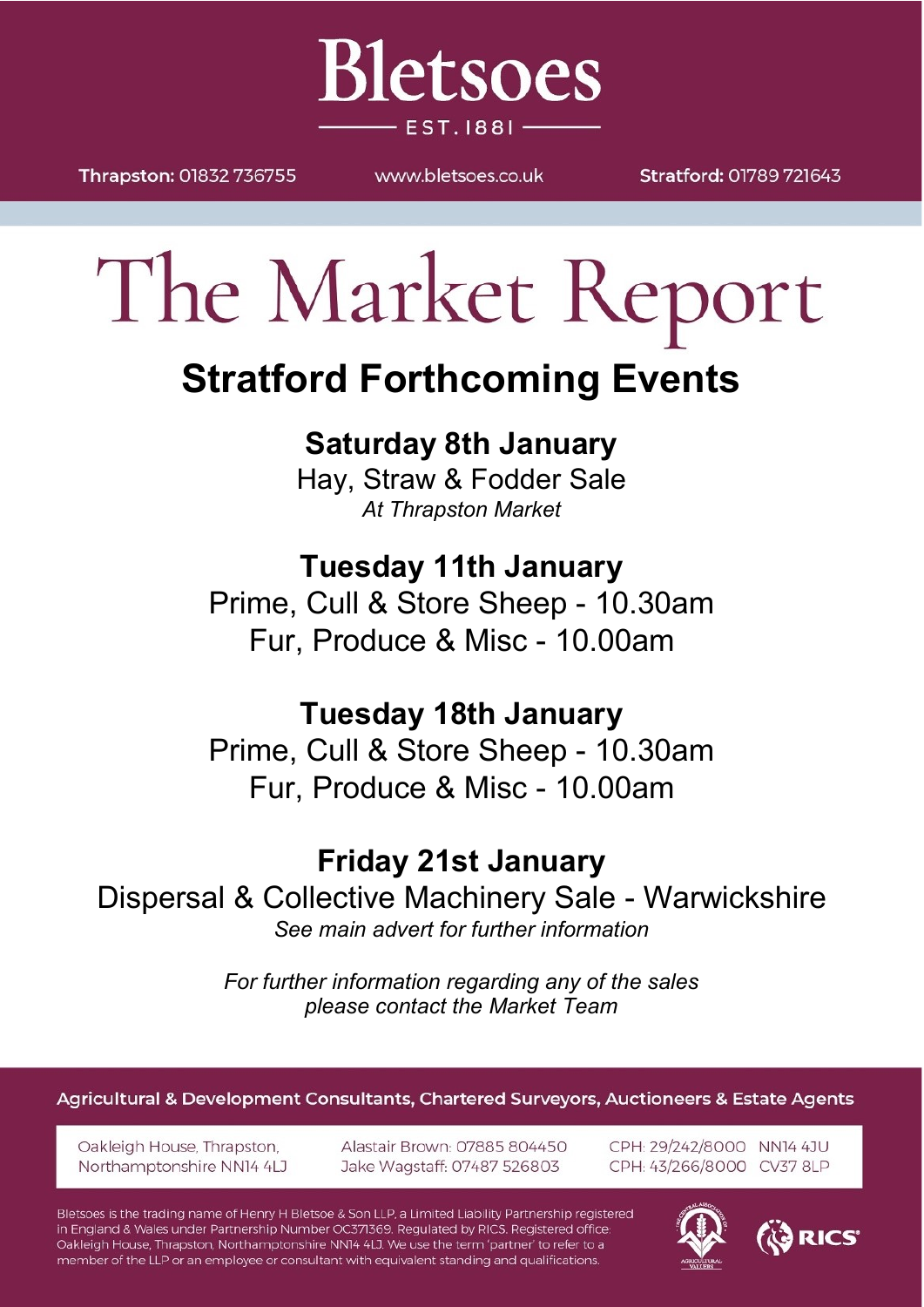## **REPORT FOR TUESDAY 4TH JANUARY**

#### **355 Prime Hoggs**

A great start to the New Year with hoggets selling to 282p or £137.20 with an SQQ of 268p, Store hoggets sold to £111 and Cull Ewes sold to £121. Please contact us with your entries presale, as there may be challenging times for marketing hoggs in the coming weeks.

**82 Standards -** Top price of the day saw 38.5kg Texel hoggets sell to 282p from Hadley Farms Ltd; WJ Barnett & Son sold 37.5kg lambs to 271p; R Hall & Sons sold Texel x hoggets weighing 36kg to 269.5p; and a pen of twenty-one 35.5kg Easycare hoggets sold to 261p for WW Steele. Top price per head sold to £108.57 for Hadley Farms Ltd; and £103.95 for WJ Barnett & Son.

| ō    |         | From |        | <b>Average</b> |        |
|------|---------|------|--------|----------------|--------|
| 282p | £108.57 | 261p | £92.66 | 268.2p         | F98 24 |

**234 Mediums -** Topping this section too, Hadley Farms Ltd with 41.5kg hoggets selling to 278.5p and 45kg hoggets from 276.5p; S Collett sold 43kg hoggets to 275p; CM Pritchard sold 40.5kg hoggets to 273.5p; KJ Ryland sold Suffolks to 272p weighing 44.5kg; TR Tame & Son sold 44-45kg hoggets to 270p; GF Heath & Son sold 42kg hoggets to 269.5p; and JE Lea & Son sold 45.5kg hoggets to 269p. Top price per head sold to £124.43 for Hadley Farms Ltd; £122.85 for S Collett; £122.40 for JE Lea & Son; and £121.50 for TR Tame & Son.

| O      |                           | From |       | Average |           |
|--------|---------------------------|------|-------|---------|-----------|
| 278.5p | $+43$<br><sub>ົ</sub> 124 | 254p | 02.87 | 267.8p  | .40<br>14 |

**34 Heavies -** GF Heath & Son sold 47kg Suffolks to 269p; TR Tame & Son sold 48.5kg Continental hoggets to 265p; WJ Barnett & Son sold 50kg hoggets to 260p; WW Steele sold Easycare hoggets to 260p weighing 47.5kg; a pen of seventeen Suffolks also sold to 260p for KJ Ryland weighing 52kg; Top price per head sold to £135.20 for KJ Ryland; £130 for WJ Barnett & Son; £128.53 for TR Tame & Son; GF Heath & Son to £126.43; and £123.50 for WW Steele.

| O    |                     | From |         | Average |      |
|------|---------------------|------|---------|---------|------|
| 269p | 5.20<br><b>6435</b> | 260p | £123.50 | 262.5p  | ៱៱៱៱ |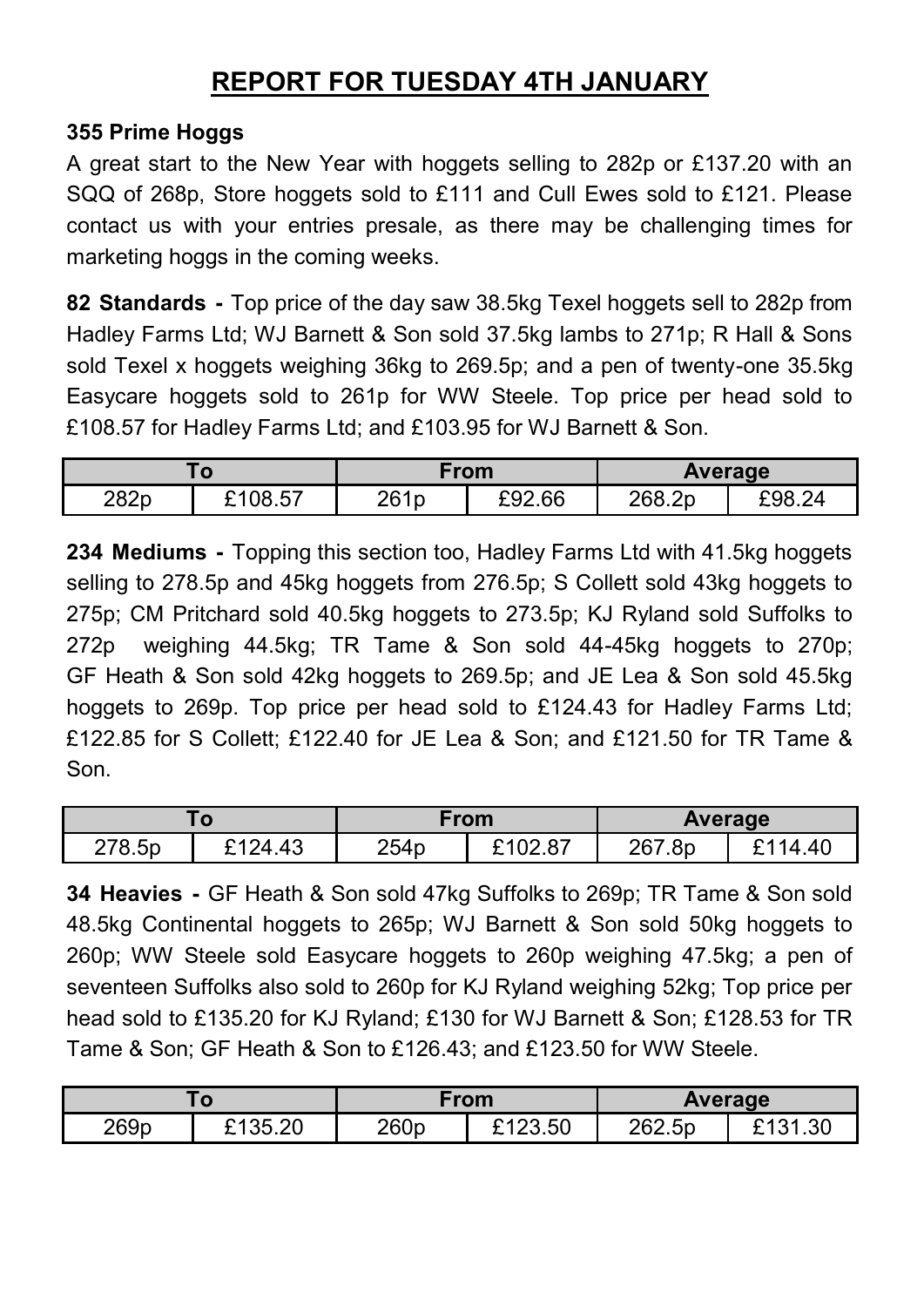**3 Over 52kg** - JE Lea & Son sold three 56kg hoggets which sold to 245p and topped the day at £137.20.

| . 0              |           | From |     | Average |          |
|------------------|-----------|------|-----|---------|----------|
| 245 <sub>p</sub> | ີ<br>ں ے. | 245p | .20 | 245p    | <u>_</u> |

**2 Hoggs with 2Teeth -** Two 70.5kg hoggets with 2Teeth sold to £130 or 184p for KJ Ryland.

| . v              |         | From |         | Average |       |
|------------------|---------|------|---------|---------|-------|
| 184 <sub>p</sub> | £130.00 | 184p | £130.00 | 184p    | 30.00 |

#### **44 Store Hoggets**

A tremendous start to the year saw prices top at £111 for Charollais and £104 for Suffolks from TR Tame & Son; Mark Taylor's pen of ten Continental hoggets sold to £102; long term Suffolk hoggets from Walters Partnership sold to £85 from £73; T Swift sold Continentals to £83.50 from £82.

|         | From              | Average                    |
|---------|-------------------|----------------------------|
| ◢<br>OC | $\sim$ $-$<br>.00 | roo<br>$\sim$<br>nη<br>,.u |

#### **14 Cull Ewes & Rams**

Cull Ewes sold to £106 for Walters Partnership for a Suffolk ewe; and Mules sold to £91.50 for Baylis Farming with their Kerry to £67.

| u            | From | Average      |
|--------------|------|--------------|
| 0.404<br>.00 | 00   | FQ4.<br>᠇.∪∠ |

#### **7 Breeding Ewes**

An entry of seven Texel x theaves which had been running with the ram, not scanned, or guaranteed for April sold to £121 from £120 from Karen Green.



Click the link to view our Stratford Facebook page for further up to date information about our sales pre and post sale. <https://www.facebook.com/StratfordLivestockMarket/>

Our chaplain Rev. Richard Wilde, Methodist Minister, member of the Agricultural Chaplains Association and the Farming Community Network will be in attendance at the market on Tuesdays for a chat, if you need to talk.

swc.katetennyson@gmail.com [www.methodist](http://www.Methodist-SWC.org.uk)-swc.org.uk